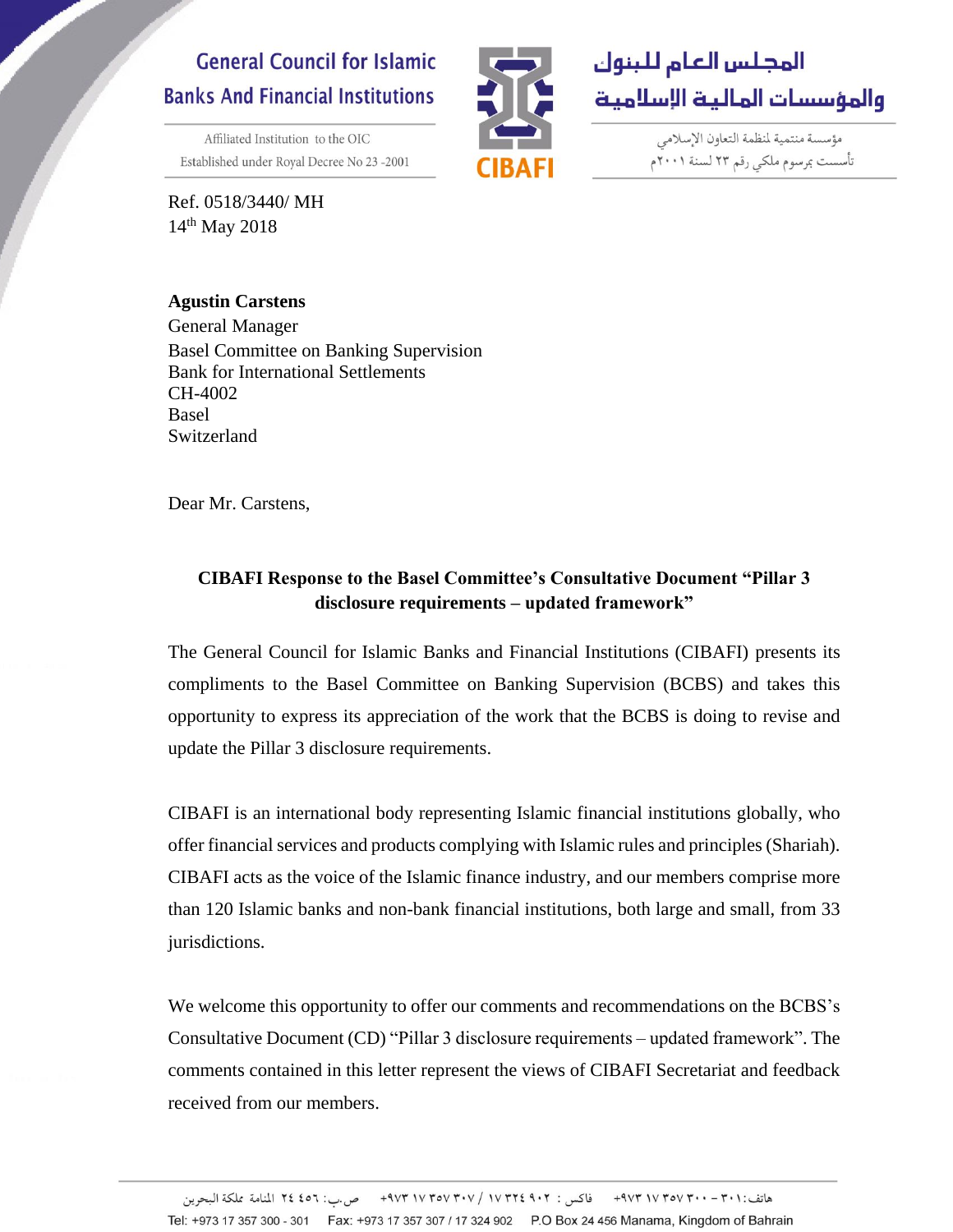**Firstly**, the CD states in the scope of application that "Unless otherwise specified, all disclosure requirements proposed in this Consultative Document apply to internationally active banks at the top consolidated level……..". This is of course consistent with the application of other parts of the Basel III framework, but many jurisdictions have applied that framework, or parts of it, more widely. In this case, some CIBAFI members indicate that, because of the sophistication and comprehensive nature of the information to be disclosed, it would not be appropriate for the full framework to be applied to all banks generally.

**Secondly**, in a number of places the framework uses asset classes which are not appropriate to Islamic banking. This is particularly the case in "Standardised approach – exposures by asset classes and risk weights". Whilst in some cases there may be ways of addressing this issue by entering zero values in some cells, and using options to create additional rows or columns, this may look strange in presentational terms and, more importantly, lead to inconsistencies between banks doing comparable business. It would be better, therefore, to define a set of templates tailored to Islamic banks.

**Thirdly,** under the heading "Credit risk" (part 2), the CD suggests additional qualitative and quantitative disclosures related to prudential treatment of problem assets, which are mandatory only when required by national supervisors. Some of our members have expressed the view that the qualitative disclosures in particular would involve too great an intrusion into commercial confidentiality, with possible impacts on banks' competitive positions.

**Fourthly**, under the heading "Asset encumbrance", the CD requires disclosures by banks on encumbered and unencumbered assets. It requires these only in overall terms, but national supervisors have the discretion to require them to be broken down by asset class. Some CIBAFI members highlighted that the nature of Islamic banks' transactions and activities will typically be different from those of conventional banks, and thus the